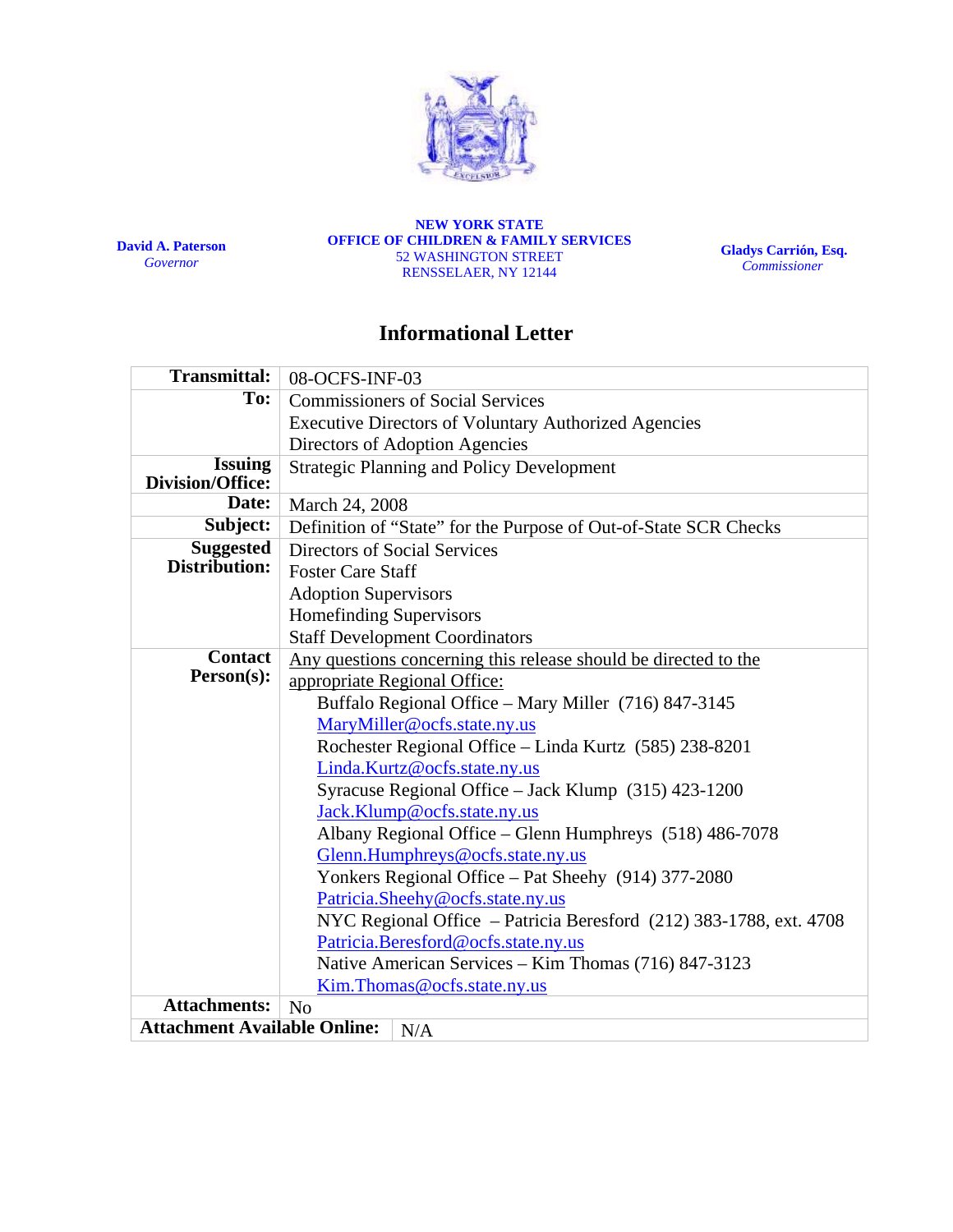| <b>Previous</b><br><b>ADMs/INFs</b> | <b>Releases</b><br><b>Cancelled</b> | Dept. Regs.                             | Soc. Serv. Law &<br>Other Legal Ref.                                                                                                               | <b>Manual Ref.</b> | Misc. Ref. |
|-------------------------------------|-------------------------------------|-----------------------------------------|----------------------------------------------------------------------------------------------------------------------------------------------------|--------------------|------------|
|                                     |                                     | <b>18 NYCRR</b><br>Parts<br>421 and 443 | $\frac{1}{2}$ 47 of The<br>General<br>Construction<br>Law;<br>$\frac{$471(a)(20)}{2}$<br>$(C)$ of the<br>Social Security<br>Act; 45 CFR<br>1355.20 |                    |            |

#### **Filing References:**

### **I. Purpose**

The purpose of this Informational Letter (INF) is to inform social services districts and voluntary authorized agencies of the clarification recently issued by the federal Administration for Children and Families (ACF) of the definition of "state" for the purpose of conducting out-of-state state central register checks on persons required to have such checks and who have lived in a state other than New York State within the previous five years prior to application. The definition of "state" includes: the District of Columbia, Commonwealth of Puerto Rico, the U.S. Virgin Islands, Guam and American Samoa.

## **II. Background**

The federal Adam Walsh Child Protection and Safety Act of 2006, requires that a licensing or approving agency request child abuse and maltreatment information maintained by the child abuse and maltreatment registry administered in each state where a person who applies for certification or approval as a foster or adoptive parent, or any other person over the age of 18 who resides in the home of such an applicant, lived during the five years preceding the application for certification or approval. The federal requirements were implemented by the Office of Children and Family Services in regulatory amendments made to 18 NYCRR Parts 421 and 443.

## **III. Program Implications**

A recent addition to the ACF Policy manual contains the following clarification.